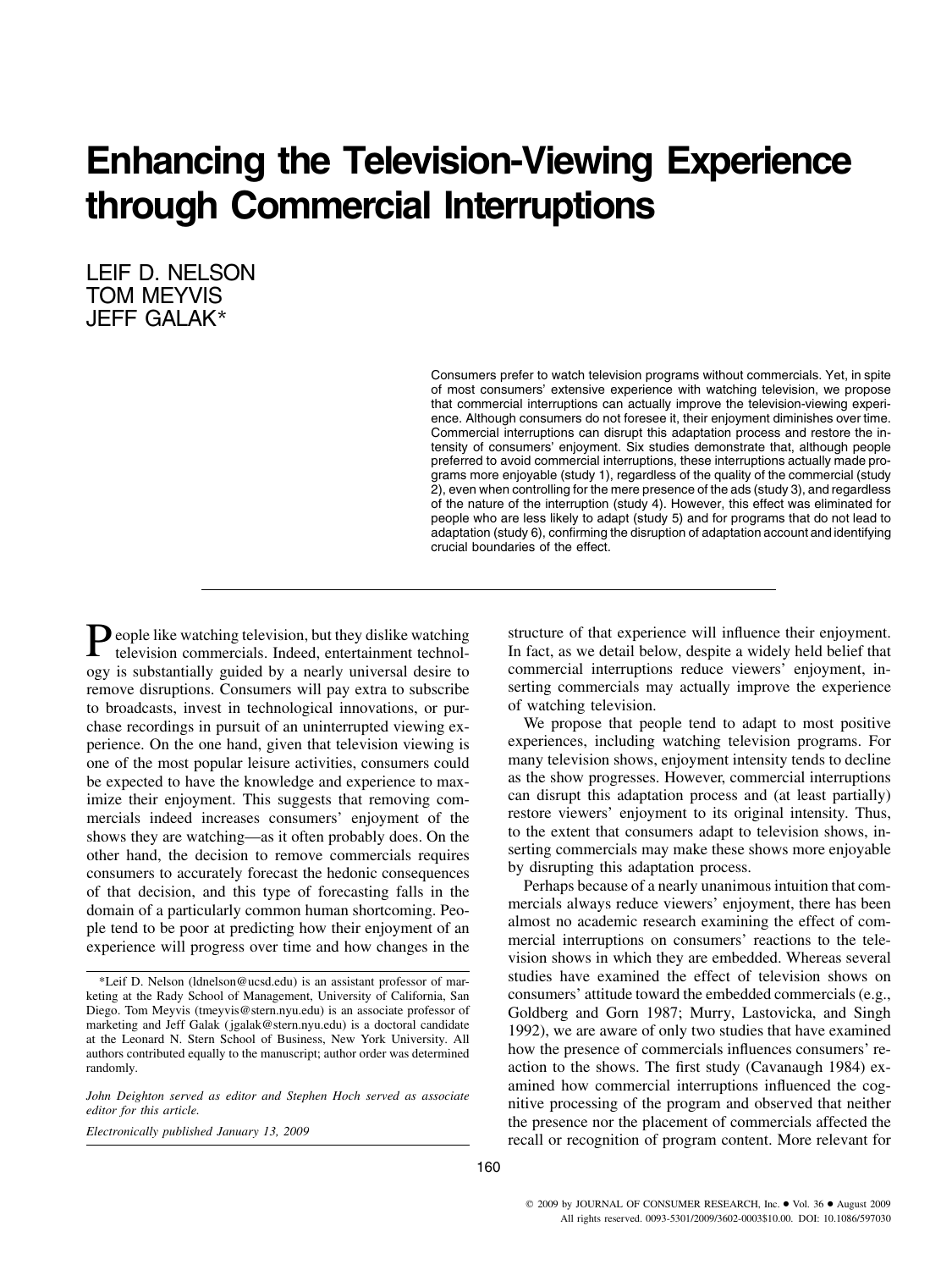the current research, a second study (Finn and Hickson 1986) observed that embedding two arousing (fast paced or humorous) commercials in a news broadcast made that broadcast more enjoyable—an effect that, according to the authors, resulted from residual arousal created by the commercials.

Together, these previous findings suggest that embedding commercials in television programs does not necessarily interfere with the processing of the programs and that arousing commercials can even make the programs more enjoyable. Although these studies provide some indication that commercial interruptions may be able to improve the television-viewing experience, they do not tell us how commercials influence consumers' enjoyment of the surrounding program. To better understand this process, we need to consider prior research on how enjoyable experiences progress over time. As we will discuss next, this research not only suggests that consumers' intuition about the uniformly negative effect of television commercials is incorrect but also indicates that these commercial interruptions can, in fact, enhance the viewing experience.

# **DISRUPTING ADAPTATION TO TELEVISION PROGRAMS**

Prior research on the progression of affect shows that, with some exceptions, people generally tend to adapt, making positive experiences less enjoyable over time (Frederick and Loewenstein 1999). This process of adaptation operates on a variety of experiences, across different levels of scope, intensity, and familiarity. People seem to adapt to enjoyable geography (Schkade and Kahneman 1998), repeated consumption of their preferred ice cream (Kahneman and Snell 1990), repeated exposure to a well-liked song (Galak, Kruger, and Loewenstein 2008), improvements in salary (Frey and Stutzer 2002), and even winning the lottery (Brickman, Coates, and Janoff-Bulman 1978). Given the wide range of positive experiences that people adapt to, we propose that consumers will also adapt to the experience of watching an enjoyable television show.

If people adapt to enjoyable television shows, then how do commercial interruptions affect their enjoyment? We propose that interruptions tend to disrupt adaptation, resulting in a partial resetting to the initial higher intensity of enjoyment. There are at least three empirical findings that provide support for this hypothesis. First, in the negative domain, reminders disrupt people's adaptation to bereavement and, as a result, intensify grief (Shuchter and Zisook 1993). Second, volitional disruption of daily activity has been shown to produce long-term changes in well-being (Lyubomirsky, Sheldon, and Schkade 2005). Finally, and most relevant to the current research, several enjoyable but monotonous experiences (i.e., sitting in a massage chair or listening to a looped song fragment) have been shown to be more enjoyable when disrupted than when experienced continuously (Nelson and Meyvis 2008). Together, these previous findings suggest that commercial interruptions may disrupt consumers' adaptation to television shows, thus restoring the intensity of the experience and increasing enjoyment of the program.

The process by which disruption of adaptation intensifies experiences is best understood in light of prior research on habituation, that is, decreased response to repeated or prolonged exposures (Harris 1943). Specifically, the intensifying effect of disruption follows from two of the central tenets of habituation: spontaneous recovery and dishabituation (Thompson and Spencer 1966). First, spontaneous recovery suggests that in the absence of stimulus presentation, the sensitivity to that stimulus will gradually return. In the language of consumption, when consumers avoid an experience that they have habituated to, the habituation decreases, and enjoyment of that experience returns. Second, according to the principle of dishabituation, the introduction of a novel stimulus will have an effect similar to the absence of the original stimulus, namely, decreased habituation. Within the context of television viewing, we can think of commercials as activating both mechanisms: they allow for time to pass, thus allowing enjoyment to spontaneously recover, and they act as a novel experience, thus dishabituating consumers with respect to the television program.

Our prediction is also consistent with recent work linking satiation and categorization. Specifically, Redden (2008) demonstrated that when repeated consumption was subcategorized, feelings of satiation decreased. More specifically, when consumers perceive more components to a consumption experience, they perceive greater variability and thus experience less satiation. In the context of television, one could imagine that the inclusion of a commercial interruption could result in consumers construing the program as multiple discrete units and thus feeling less satiated than when the same program is construed as a single continuous experience.

Yet, if commercial interruptions improve the televisionviewing experience, then why do consumers expend so much effort to avoid them? In fact, consumers' preference for experiencing television programs without interruptions extends to many other types of positive experiences. People stockpile vacation days to create an extended leisure experience, turning off their phones and shutting down their computers to ensure an uninterrupted event. Similarly, the radio station that plays songs in their entirety will be preferred to the one that disrupts songs with announcements and advertisements. We propose that there are several reasons why consumers are so reluctant to interrupt enjoyable experiences such as watching television programs.

First, people often fail to realize that they adapt to pleasant experiences and thus do not appreciate that interruptions can intensify these experiences by disrupting the adaptation process. Indeed, although people vary greatly in their intuitions about how hedonic experiences progress over time (Snell, Gibbs, and Varey 1995), they generally tend to underestimate the extent to which they adapt to experiences (Loewenstein and Frederick 1997). For instance, people underestimate their adaptation to a moderately irritating noise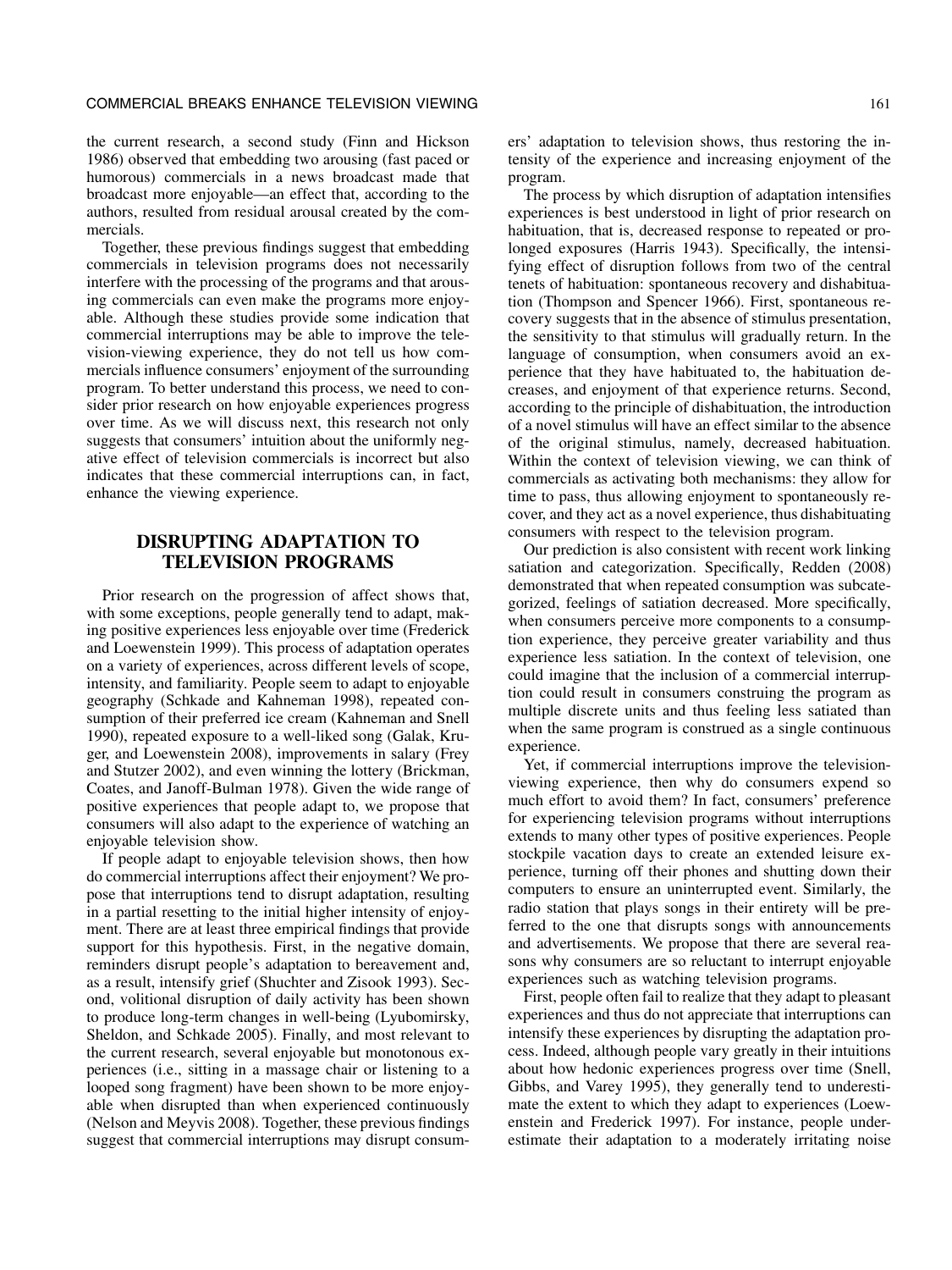(Nelson and Meyvis 2008) and overestimate the duration of their affective reaction to discrete events (Wilson and Gilbert 2003). Given that people have difficulty predicting how their affective experiences evolve over time, they may underestimate the extent to which they adapt to an ongoing television show and thus fail to realize the beneficial, adaptationdisrupting effect of commercial interruptions.

Second, aside from being unaware of the beneficial effects of commercial interruptions, consumers may also overestimate the negative impact of these interruptions. Consumers tend to enjoy a television show more when they are deeply immersed in it, that is, when they experience "transportation" (Green and Brock 2000) or "flow" (Csikszentmihalyi, Abuhamdeh, and Nakamura 2005). Certainly, advertisements can potentially disrupt this experience, leading to lower evaluations of the advertised product (Wang and Calder 2006). However, consumers may be overestimating the amount of continuity that is required to create this enjoyable experience, or, stated differently, underestimating their ability to ignore the interruptions and immerse themselves in the program.

Third, regardless of their intuitions about the effect of interruptions on their overall enjoyment of the show, consumers may prefer to watch television programs without interruption because of hedonic myopia. Since commercials tend to be less entertaining than the television shows in which they have been embedded, at every moment, watching more of the television show is more enjoyable than switching to a commercial. Thus, although watching an entertaining sitcom may become gradually less enjoyable as time progresses (and thus benefit from being interrupted), at every given moment, watching the sitcom will still be more enjoyable than watching a detergent commercial. Thus, even if consumers would realize that commercial interruptions can make their overall experience more enjoyable, they will still prefer to avoid these interruptions if they are more sensitive to immediate changes in their enjoyment than to subsequent changes in their enjoyment of the program. Consistent with this last assumption, people have been shown to routinely ignore the impact of their current choices on the future desirability of their options, a phenomenon known as melioration (Herrnstein and Prelec 1992).

Finally, commercial interruptions will not always improve the viewing experience, thus producing a variability in consumers' experience that may obscure any systematic pattern. Indeed, although commercial interruptions will generally disrupt adaptation, they can clearly affect viewers' experience through other processes as well—and many of these processes may actually decrease enjoyment of the show. For instance, commercials that are particularly unpleasant or tedious may contaminate the surrounding program with the negative affect they produce. Alternatively, commercials may also reduce people's enjoyment of the show when they elicit a mood that is incongruent with the mood elicited by the show (e.g., a humorous commercial interrupting a heartbreaking story). Furthermore, although all commercials can disrupt adaptation, not all programs will generate patterns of adaptation. Complex story lines may lead to less adaptation and, as a consequence, benefit less from interruptions.

The current research employs a variety of programming (e.g., a sitcom, an animated short, nature documentaries, and a music video) to demonstrate the beneficial effect of commercial interruptions. In order to best test the disruptive effect of commercials, we generally restrict our research to commercials that do not elicit extreme affective reactions (e.g., no antidrug commercials) and to programs that are not exceptionally complex or fast paced. However, in the last study, we will test whether commercial interruptions are indeed less beneficial for videos that people are less likely to adapt to.

# **OVERVIEW OF THE CURRENT RESEARCH**

We propose that consumers often adapt to watching television shows, making the experience less enjoyable as the show progresses. Moreover, commercial interruptions disrupt this adaptation process and partially restore consumers' enjoyment to its original level. Thus, commercial interruptions can actually make television programs more enjoyable, even though consumers strongly prefer to avoid commercials. We investigate this possibility in six studies; in each study, participants watched either a continuous or a disrupted version of a video program, after which they rated their enjoyment of the program. In addition, in three of the studies we also asked a separate group of forecasters to predict the enjoyment of the people watching the different versions of the program (to verify that consumers' intuitions also extended to the specific procedures used in the studies). The first study tested whether participants enjoy an episode of the *Taxi* sitcom more when commercial interruptions are included than when they have been removed. The following studies rule out an explanation based on contrast effects (study 2), control for the mere presence of the commercials (study 3), and extend our findings to noncommercial interruptions (study 4). We then sought to identify boundaries for the effect by demonstrating that the beneficial effect of commercial interruptions disappears for people who are slower to adapt (study 5) and for video clips that people are less likely to adapt to (study 6).

## **STUDY 1**

## Method

Eighty-seven undergraduate students with no prior opinions about the show *Taxi* were selected from a larger set of participants ( $n = 138$ ) who completed the pretest. Participants watched the episode "Louie's Mother" in exchange for \$10. The program was recorded exactly as it was aired in syndication in 2005, including the commercial advertisements. The commercials were local advertisements (Jewelry Factory Store, the Law Office of Michael Brownstein) as well as network promotions for television shows (*Geraldo*, *Judge Hatchet*, *The Simpsons*, *Bernie Mac*, and *Inside*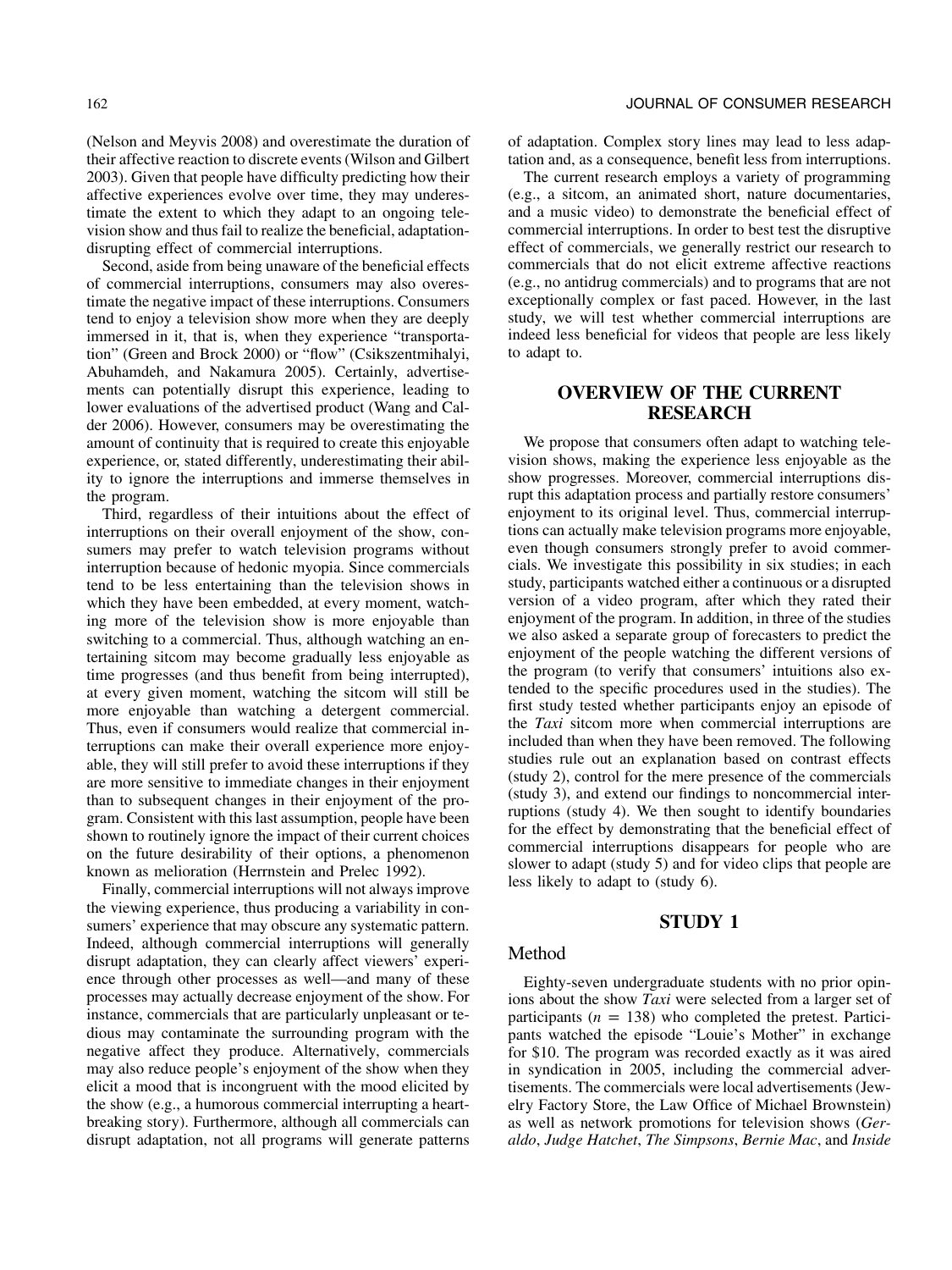*Edition*). Approximately half the participants watched the program as is, whereas the remaining participants watched a version with the commercials removed.

After the program ended, participants answered five questions about the experience. Since we were particularly concerned about scaling effects that might result from comparisons between the program and the advertisements, our primary measure asked people to compare the program to a similar program, *Happy Days*, using an 11-point relative preference scale  $(-5 =$  would definitely prefer *Happy*  $Days$ ; +5 = would definitely prefer *Taxi*). Additionally, participants used 9-point scales to indicate how funny they thought the episode was, how much they enjoyed the episode, and how much they enjoyed the experiment. Finally, they reported how much they would be willing to spend for a three-DVD set compiling a season of the program (valued at \$40). A second group of participants with no prior opinion about *Taxi*  $(n = 74)$ , the forecasters, read a detailed description of either the continuous condition or the disrupted condition and were asked to estimate experiencer responses.

## Results and Discussion

*Forecasters.* Forecasters predicted that commercial disruptions would worsen the program. They thought that the disrupted program would be less preferred to the comparison program ( $M = -1.86$  vs. 0.35;  $t(72) = -3.64$ ,  $p = .001$ ; see fig. 1) and generally less favorably evaluated across a composite of the four remaining measures ( $\alpha = .73$ ;  $M = -0.29$  vs. 0.24;  $t(72) = -3.91$ ,  $p < .001$ ).

*Experiencers.* In contrast to the forecasters' predictions, experiencers actually enjoyed the program more when it was shown with commercials than when it was shown without. Participants who had watched the show with commercials preferred it to the alternative program ( $M = 0.92$ ), whereas participants who had watched the show without commercials preferred the alternative program instead  $(M = -0.90;$  $t(85) = 3.14$ ,  $p = .002$ ; see fig. 1). Similarly, the composite measure of the four remaining items ( $\alpha = .88$ ) showed that participants enjoyed the program more when it was interrupted by commercials  $(M = 0.20)$  than when the commercials had been removed  $(M = -0.16; t(85) = 2.18,$  $p = .032$ ).

Interrupting the *Taxi* episode made the program more enjoyable. This is consistent with our hypothesis that commercials disrupt adaptation, thus helping to maintain an overall high level of enjoyment. However, it is also possible that the disrupted program seemed more enjoyable because participants contrasted the program against the unappealing commercials. Indeed, in a separate pretest  $(n = 92)$ , participants who were shown one of five 60-second representative clips of the target video and two of the seven 30-second commercials reliably preferred the target clip over the commercials (67.4% selected the target clip;  $\chi^2(1) = 11.13$ ,  $p < .001$ ). In the next study, to test whether participants contrasted the program against the commercials, we dis-

#### **FIGURE 1**

#### STUDY 1—PREFERENCE FOR THE TARGET PROGRAM (*TAXI*) RELATIVE TO AN ALTERNATIVE PROGRAM (*HAPPY DAYS*) AS A FUNCTION OF THE PRESENCE OF COMMERCIAL INTERRUPTIONS



NOTE.—Error bars in all figures represent standard errors.

rupted a program with an advertisement that was just as enjoyable as the program itself.

#### **STUDY 2**

## Method

One hundred and two undergraduate students were paid \$10 for their participation in an experimental session consisting of this study as well as other unrelated studies. Participants first watched a 25-second animated clip used for comparison later on. Next, they watched the target clip (*Duel* by Raf Anzonin), which ran for approximately 4 minutes and depicted an animated sword fight between two pirate characters. Approximately half of the participants watched the program without interruption, whereas the other participants watched it with an interruption by a single 30-second commercial for Bell South Yellow Pages consisting of clowns fighting. To rule out evaluative contrast effects, we selected a commercial that was at least as likeable as the program. A separate group of 41 undergraduate students watched both the sword fight and the commercial and rated their relative preference  $(-4 = I)$  liked the commercial more;  $0 = I$  liked both videos about the same;  $+4 = I$  liked the sword fight clip more). Participants showed a nonsignificant preference for the commercial over the sword fight clip ( $M = -0.44$ ;  $F(1, 40) = 1.08$ ,  $p = .304$ ).

After watching both clips, participants first rated their relative preference between the first clip and the target clip (on a 7-point scale:  $1 = I$  strongly prefer the first clip;  $7 = I$  strongly prefer the second clip) and then indicated their willingness to pay for a DVD with similar clips ( "If you were given \$20, how much would you be willing to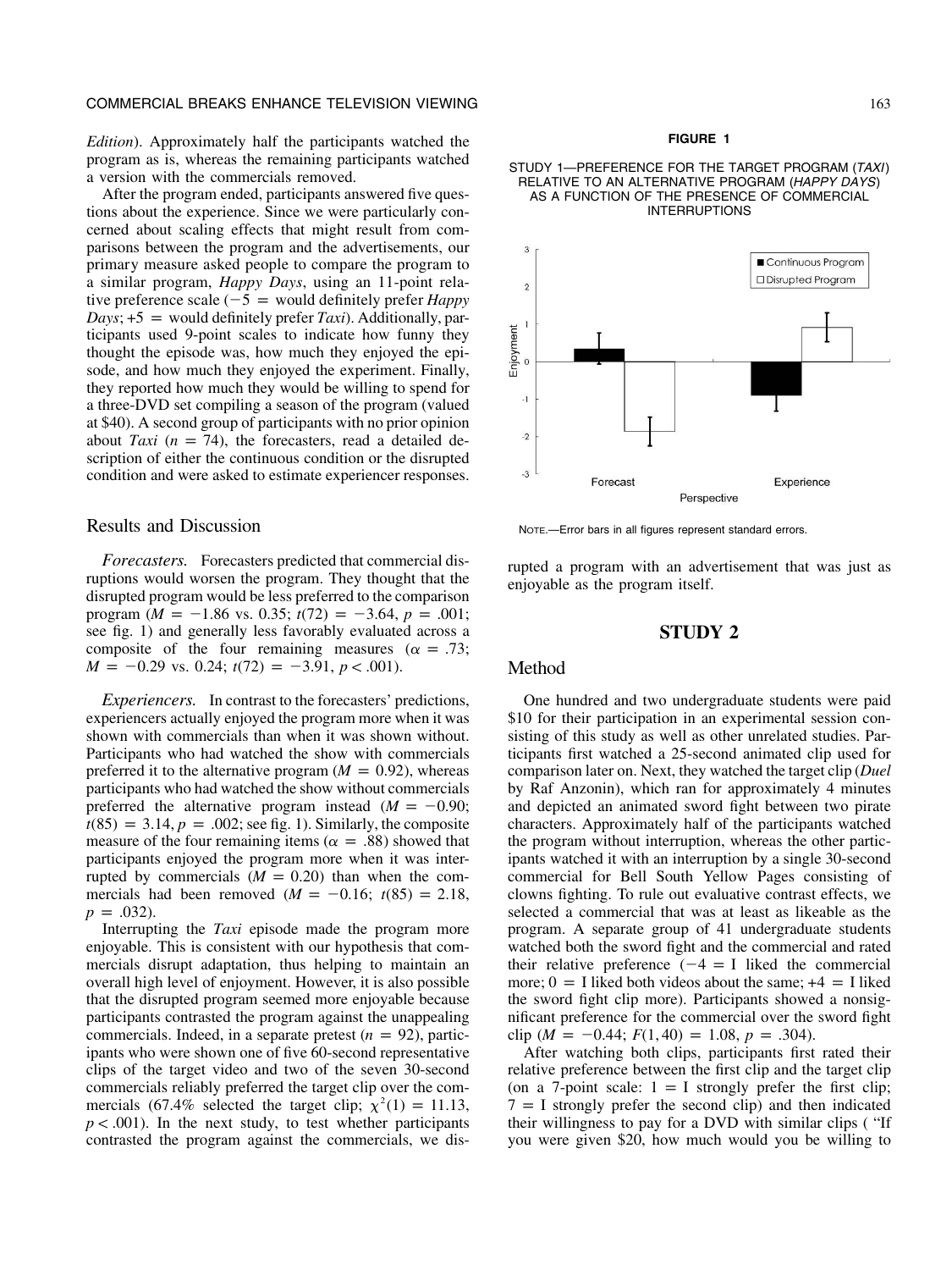give back for a DVD compilation of 15 shorts by the director of the video clip you just saw?").

If advertisements indeed improve the viewing experience by disrupting adaptation, then we should replicate the effect observed in study 1. Alternatively, if advertisements enhance the programming through evaluative contrast, then this design should eliminate the effect.

## Results and Discussion

Consistent with our disruption of adaptation account, the commercial disruption made the program more enjoyable  $(M = 5.38$  vs. 4.47;  $t(100) = 2.43$ ,  $p = .016$ ). Furthermore, after log transforming the willingness to pay measure, we found that people were willing to pay more for the compilation DVD after seeing the interrupted version than after seeing the continuous version (unadjusted  $M = $5.42$  vs. \$4.18;  $t(100) = 2.00, p = .048$ . Even an equally enjoyable disruption still improved the program, thus effectively ruling out a contrast effect explanation.

The next study tested the disruption of adaptation account while simultaneously controlling for the mere presence of the advertisements. All participants saw the same program and the same advertisements, but by varying the structure of presentation, some people saw a continuous program, whereas the remainder saw the disrupted program. Additionally, to test the adaptation prediction, we also asked participants to separately report their enjoyment of different parts of the program.

#### **STUDY 3**

## Method

One hundred forty undergraduate students were paid \$8 to watch and evaluate a brief nature documentary. Participants were seated behind individual computers and first watched a brief (15 seconds) nature segment depicting the behavior of grizzly bears and reported how much they enjoyed watching this clip. Participants then watched a 3 minute nature video about ducks (the target program) as well as two television commercials (Body by Jake and the Hyundai Challenge).

For approximately half of the participants, one ad was presented immediately before and immediately after the duck video, thus preserving the continuity of the program. For the remaining participants, one commercial was inserted 60 and 120 seconds into the documentary, thus disrupting their experience of the program. In sum, unlike in the first two studies, all participants watched the video with advertisements, but those advertisements were only disruptive for some of the participants. The order of presentation of the two commercials was counterbalanced and did not influence any of the dependent measures.

After watching the video, participants answered four questions about their experience. First, they indicated how much they enjoyed the duck documentary (on a 9-point scale:  $1 = I$  did not like it at all;  $9 = I$  liked it very much).

Second, since enjoyment of the nature documentary could plausibly increase participants' general support for wildlife, participants also specified how much they would be willing to donate to a wildlife preservation group if we were to give them \$1 million (using a 9-point scale:  $1 = not a penny;$  $9 =$  all of it). The final two questions measured adaptation by asking participants to separately rate their enjoyment of the first and second half of the duck documentary. If people adapt to the show, then we would expect participants who experience the documentary continuously to show a reliable drop in enjoyment of the second half relative to the first. If advertisements disrupt this adaptation, then these effects should be reduced in the interrupted condition, and participants in this condition should enjoy the second half as much as the first. In addition, a second group of students  $(n =$ 120), the forecasters, watched the grizzly bear clip, read a description of either the disruption condition or the continuous condition, and predicted the responses of the experiencers in that condition.

# Results and Discussion

*Forecasters.* Participants thought that advertising disruptions would worsen the duck documentary. Controlling for pretest liking of the bear clip, people who read about the continuous video thought that it would be more enjoyable than did people who read about the disrupted video (adjusted  $M = 4.00$  vs. 3.14;  $F(1, 117) = 6.85, p = .01$ ).

*Experiencers.* Participants enjoyed the duck documentary more when it was interrupted by advertisements than when it was played continuously. Controlling for liking of the bear clip, the disrupted experience was rated as more enjoyable (adjusted  $M = 4.13$  vs. 3.54;  $F(1, 137) = 4.18$ ,  $p = .043$ ) and increased the amount of money they would donate to wildlife preservation (adjusted  $M = 4.61$  vs. 3.93;  $F(1, 137) = 4.65, p = .033$ .

Furthermore, participants' separate evaluations of the first and second half of the video provided support for the disruption of adaptation account of the effect. As predicted, participants who watched the continuous video clip enjoyed the second half less than the first half ( $M_{1st} = 4.06$ ,  $M_{\text{2nd}} = 3.53$ ;  $t(67) = 2.24$ ,  $p = .029$ ), but participants whose experience was disrupted by the advertisements did not report any difference in enjoyment between the two halves ( $M_{1st} = 4.14$ ,  $M_{2nd} = 3.94$ ;  $t(71) = 1.08$ , NS; see fig. 2).

We have proposed that advertisements disrupt adaptation and consequently increase the enjoyment of the TV program following the disruption. Clearly, this argument does not uniquely apply to advertisements—any interruption has the potential to disrupt adaptation and intensify the experience. The fourth study tested this conjecture by combining two short documentaries so that they either played continuously or so that they disrupted each other. We predicted that the disrupted experience would be more enjoyable than the continuous one.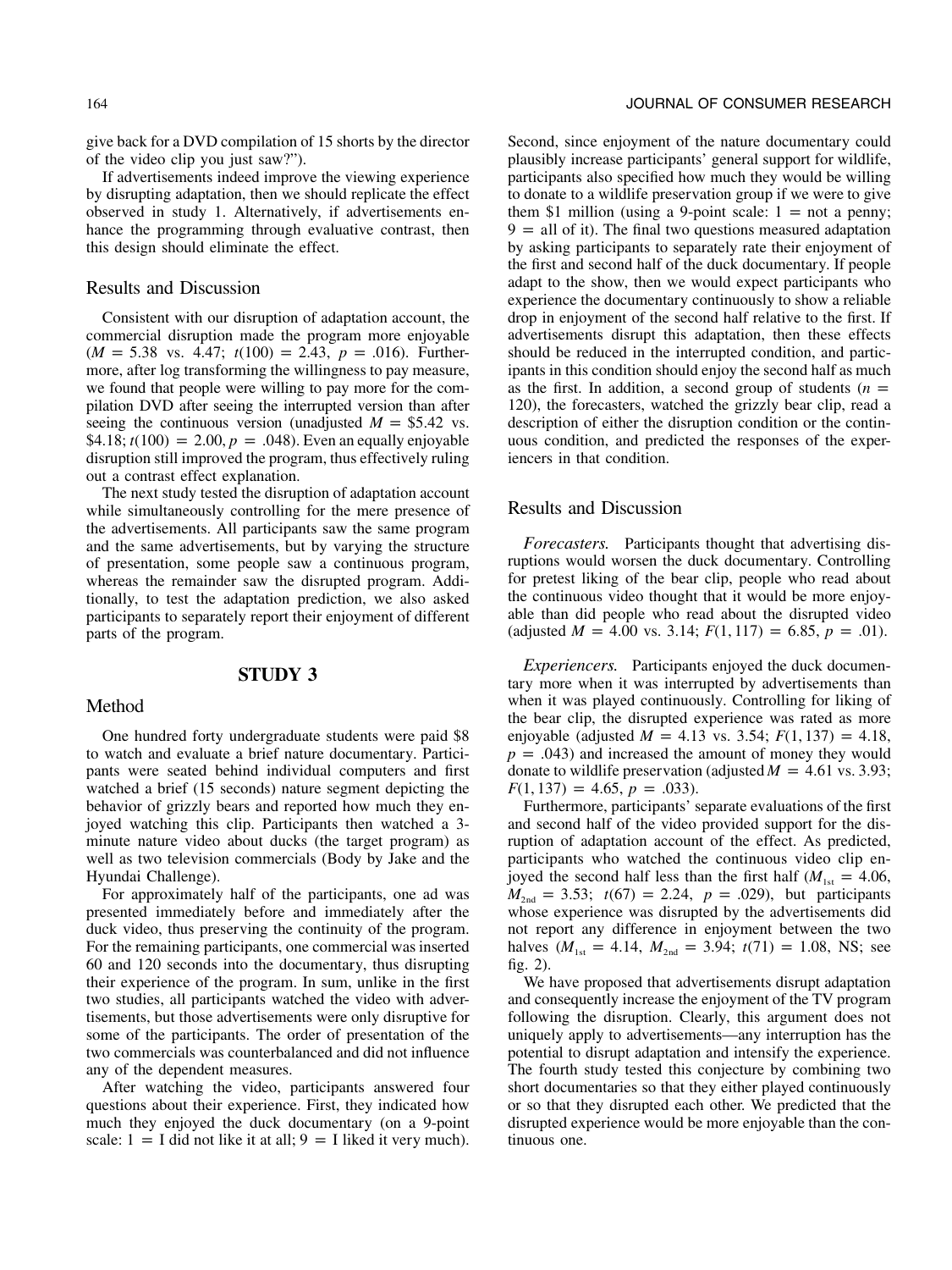STUDY 3—RETROSPECTIVE ENJOYMENT OF THE FIRST AND SECOND HALF OF THE DOCUMENTARY AS A FUNCTION OF THE PRESENCE OF DISRUPTIVE COMMERCIALS



# **STUDY 4**

#### Method

Two hundred fifty-six undergraduate students participated for either \$8 or partial fulfillment of a course requirement. Participants were randomly assigned to one of four conditions in a 2 (perspective: forecasters vs. experiencers)  $\times$  2 (disruption: continuous vs. disrupted) factorial design. Similar to study 3, all participants first watched and rated the 15-second grizzly bear clip and additionally reported how much they enjoyed nature in general. Next, the experiencers watched two 3-minute nature documentaries (one about bison and one about deserts). Approximately half of the experiencers watched the two documentaries in succession (continuous condition), while the other half watched the first half of each documentary, followed by the second half of each documentary (disrupted condition). Order was counterbalanced and did not influence any of the dependent measures. After watching both videos, participants evaluated their overall experience on a 9-point scale and subsequently reported their enjoyment of the first and second half of the experience. The remainder of the participants, the forecasters, read about the experience and predicted the responses of the experiencers in one of the two disruption conditions.

# Results and Discussion

All analyses controlled for enjoyment of the grizzly bear clip and self-reported enjoyment of nature. Whereas advertisements are universally believed to detract from viewing experiences, we were more agnostic about forecasters' predictions in this experiment. Indeed, although forecasters tended to believe the experience would be better in the continuous condition than in the disrupted condition, this difference was not reliable  $(M = 4.90 \text{ vs. } 4.67; F(1, 120) =$ 1.20, NS). However, experiencers enjoyed the experience significantly more in the disrupted condition than in the continuous condition ( $M = 5.20$  vs. 4.62;  $F(1, 128) = 4.27$ ,  $p = .041$ , resulting in a reliable interaction of perspective and disruption  $(F(1, 250) = 5.47, p = .020$ ; see fig. 3).

Additional measures suggest that the disruption interfered with adaptation. Experiencers who watched the videos consecutively enjoyed the second half marginally less than the first  $(M_{1st} = 5.28, M_{2nd} = 4.48; F(1, 64) = 3.56,$  $p = .064$ ), whereas people who watched the disrupted videos enjoyed the second half about as much as the first half  $(M_{1st} = 5.28, M_{2nd} = 5.41; F(1, 62) < 1, NS$ , resulting in a reliable interaction of time and disruption  $(F(1, 128))$  = 4.03,  $p = .047$ ). Consistent with previous research, forecasters did not predict the effect of adaptation, nor did they predict the moderating role of the disruption (see fig. 4).

## **STUDY 5**

Although interrupting the television program increased participants' enjoyment of the program in each of the four preceding studies, it is unlikely that this effect is universal. If, as hypothesized, interruptions increase enjoyment by disrupting adaptation, then commercial interruptions will only have a positive impact if consumers are in fact adapting to the program. Thus, the beneficial effect of commercial interruptions should be reduced (1) for consumers who are slower to adapt and (2) for shows that consumers are less likely to adapt to. In the last two studies, we examine both boundary conditions.

First, we studied the effect of individual differences in the tendency to adapt, using consumer age as a proxy variable. Although there is little research on individual differences in adaptation, age has been shown to have consequences that are highly relevant for adaptation. In particular,

#### **FIGURE 3**

#### STUDY 4—FORECASTED AND EXPERIENCED ENJOYMENT AS A FUNCTION OF DISRUPTION

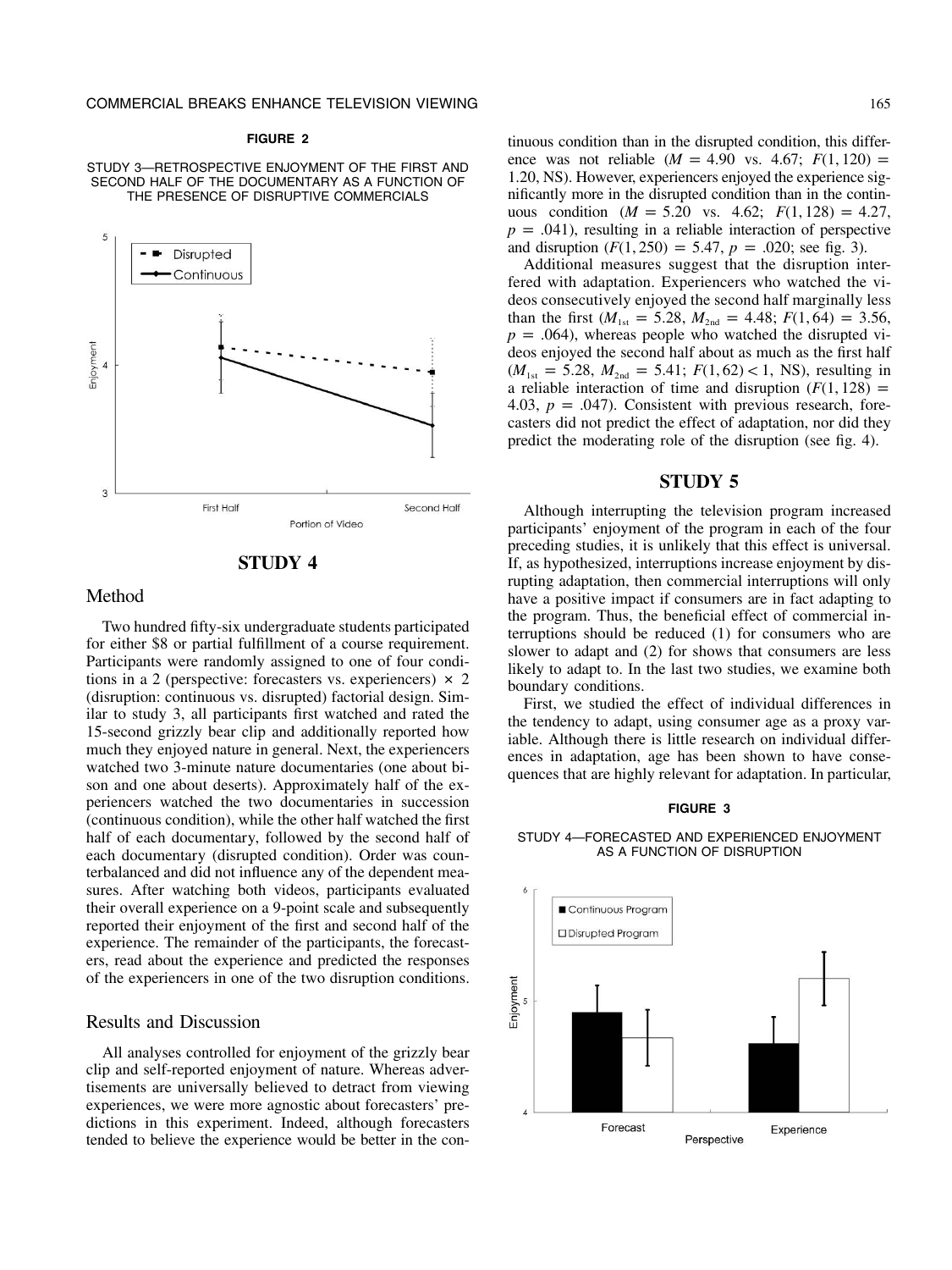STUDY 4—FORECASTED AND EXPERIENCED ENJOYMENT RATINGS OF THE FIRST AND SECOND HALVES OF THE DOCUMENTARY EXPERIENCE



previous research found that as age increases, consumers' need for stimulation tends to decrease (Kish and Busse 1968; Raju 1980). Since novelty is one of the principal drivers of stimulation (Hebb 1955), this finding indicates that older consumers are more likely to enjoy the same experience without requiring additional stimulation from constant changes. Stated differently, previous research suggests that older consumers should show less adaptation to an ongoing television program. It should follow then that, as consumers age, there should be a corresponding reduction in the potential benefits of commercial disruptions. To test this prediction, study 5 conceptually replicated study 2 using a participant sample with a much wider age distribution than in the preceding studies.

## Method

One hundred and seven participants in an online panel completed this study in exchange for entry into a lottery for \$50. The study was a conceptual replication of study 2 with two substantive differences. First, rather than completing the study in the lab, participants completed the study on their own via the Internet. This allowed us to collect data from consumers with a wide range of ages. Second, instead of including a commercial that was intentionally at least as enjoyable as the video, we included a commercial that was less enjoyable than the main program (the same Hyundai Challenge commercial used in study 3). Since the latter is the more common situation, this study was a stronger test of the external validity of the effect.

Otherwise, the design was identical to that of study 2. Participants first watched and rated the 25-second training video (to provide a baseline measure for their liking of animated videos) and then watched the sword fight video, either without interruption or with the commercial inserted into the middle of the clip. Finally, participants indicated how much they enjoyed the sword fight video  $(1 - did not$ 

enjoy it at all;  $9 =$  enjoyed it very much), how entertaining the video was  $(1 = not$  entertaining;  $9 =$  very entertaining), and how much they would be willing to pay for a DVD compilation of videos created by the same director (using the same measure as in study 2). They were then thanked and debriefed.

## Results

Unlike in our previous studies, the sample in study 5 was not biased toward college-aged participants. The age range of our participants was 18–67, with a median age of 35, similar to the median age of the U.S. population of 35.3 (U.S. Census Bureau 2000). Effects varied continuously across the age range, but for rhetorical simplicity we simply split our sample along the median age so that we compared consumers age 35 and younger to consumers age 36 and older. We obtain similar results if we split the sample at a different age point or categorize participants more minutely (as seen in fig. 5).

Our two primary dependent measures, enjoyment of the clip and level of entertainment, were highly correlated  $(r = .96)$  and thus were pooled into a single retrospective enjoyment measure. Confirming our hypothesis, a 2 (commercial: present vs. absent)  $\times$  2 (age: younger vs. older) ANCOVA on retrospective enjoyment (with the enjoyment ratings of the initial clip as a covariate) revealed a marginally reliable interaction  $(F(1, 102) = 3.33, p = .071)$  such that younger participants liked the clip more when the commercial was present ( $M_{\text{dis}} = 6.2$ ,  $M_{\text{cont}} = 5.2$ ), whereas older participants liked the clip more when the commercial was absent ( $M_{\text{dis}} = 5.7$ ,  $M_{\text{cont}} = 6.4$ ). An ANCOVA on participants' willingness to pay for a DVD again revealed a similar interaction  $(F(1, 102) = 5.40, p = .022)$ : younger participants were willing to pay more for the DVD when the commercial was present ( $M_{\text{dis}} = $4.59, M_{\text{cont}} = $2.36$ ), whereas older participants were willing to pay more when the commercial was absent ( $M_{\text{dis}} = $4.08, M_{\text{cont}} = $6.30$ ). Figure 5 illustrates how these effects play out over the age range. It is worth noting that these effects are not simply due to age differences on the enjoyment of the commercial since older participants actually liked the commercial slightly more than did younger participants ( $M = 3.96$  vs. 2.81;  $t(48) =$ 1.89,  $p = .065$ ).

In addition to the retrospective measures discussed above, we had also asked participants to continuously report their enjoyment while watching both videos (on a 101-point slider scale anchored by "not at all enjoying it" and "very much enjoying it"), based on the assumption that the slope of this measure would indicate the operation of adaptation or sensitization. Indeed, as expected, when we considered the slope of the second half of the experience (i.e., after the commercial), we found that the effect of the disruption on adaptation was moderated by age  $(F(1, 102) = 3.77, p =$ .055). Without commercial interruption, younger participants showed marginally more adaptation than older participants ( $M_{\text{slope}_{\text{yng}}} = -0.10, M_{\text{slope}_{\text{old}}} = 0.23; F(1, 102) =$ 3.39,  $p = .069$ , and this difference disappeared after a com-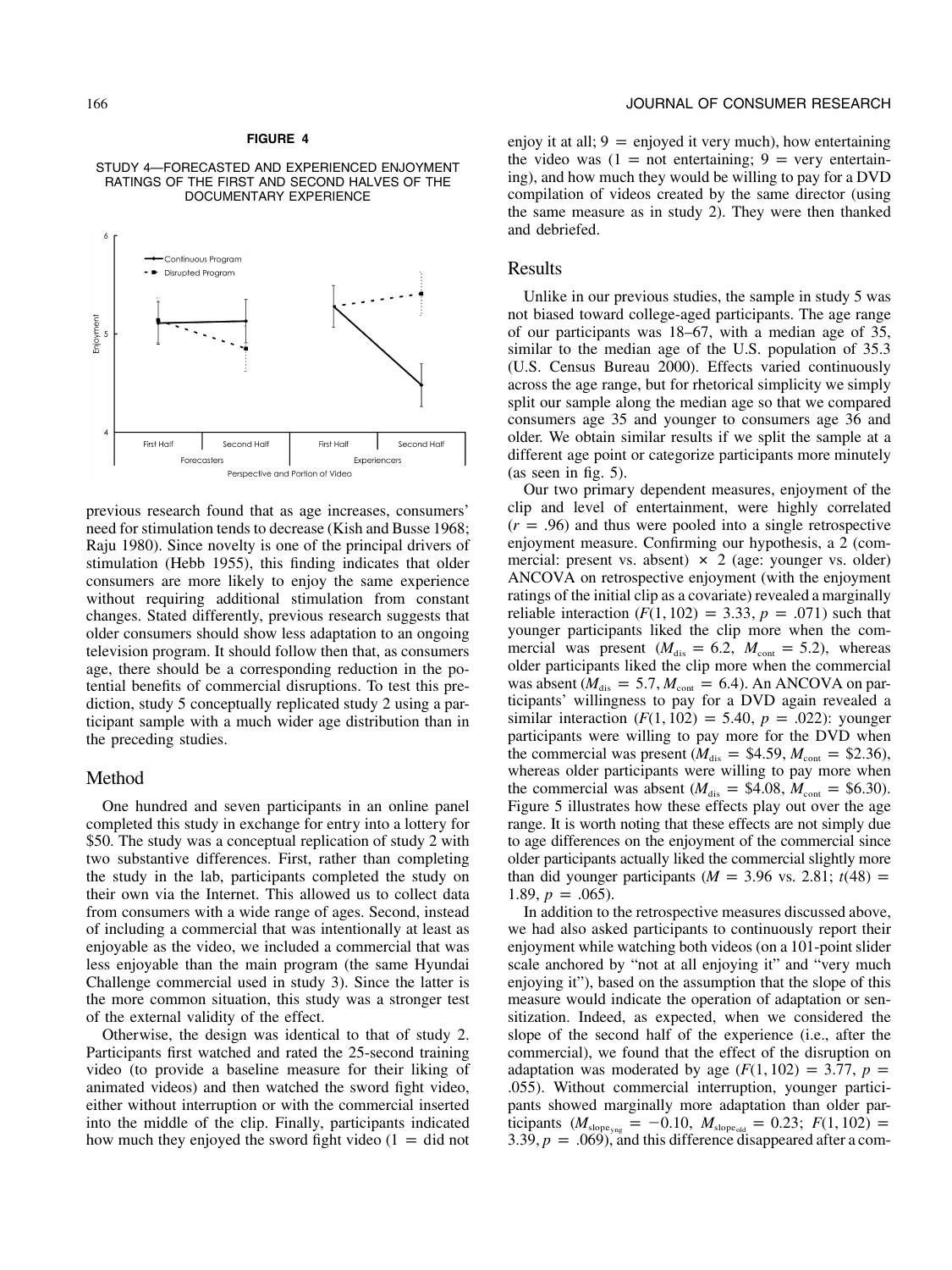

STUDY 5—ENJOYMENT MEASURES AS A FUNCTION OF AGE AND DISRUPTION

NOTE.—The top panel depicts retrospective enjoyment of continuous and disrupted programs, and the bottom panel depicts a related measure of willingness to pay for a DVD compilation of work by the director of the video. Both charts show that the advantage for the disrupted program is reduced and reversed with increasing participant age.

mercial interruption ( $M_{\text{slope}_{\text{vng}}} = 0.43$ ,  $M_{\text{slope}_{\text{old}}} = 0.25$ ;  $F <$ 1, NS). Nevertheless, substantial oscillation in the continuous ratings made it difficult to draw any inferences about adaptation or sensitization. In hindsight, this continuously adjustable scale was overly sensitive to moment-to-moment changes in the video. Therefore, rather than overinterpreting these results, we sought to remedy the problem by using a substantially improved measure in the next study.

In addition to using more precise measures to clarify the role of adaptation, study 6 also examined a different boundary condition of the effect. Whereas study 5 indicated that the effect of disruptions is moderated by variation in consumers' tendency to adapt, study 6 tested whether the effect is also moderated by variation in the show's tendency to elicit adaptation.

## **STUDY 6**

The first objective of study 6 was to compare the effect of commercial interruptions for two similar programs that varied in the extent to which consumers tend to adapt to them. If commercial interruptions indeed improve shows by disrupting adaptation, then commercials should have less impact on shows that people are less likely to adapt to. The second objective of the study was to collect real-time evidence of adaptation. Accordingly, participants occasionally reported their enjoyment while watching the program. We predicted that enjoyment ratings would decrease over time when the adaptation-eliciting program was shown without interruption but that this decreasing trend would be reduced or eliminated when commercials were inserted.

We first needed to identify novel, but likeable, video programs that varied in the extent to which consumers adapted. We selected musical dance segments taken from Bollywood musicals since these were readily available yet mostly unfamiliar to our participants. Furthermore, although sharing many features (i.e., Indian music and actors), they vary sufficiently in content and execution to plausibly elicit different levels of adaptation. We first identified six representative videos that varied in pace and level of activity and, in a pretest, had participants watch and continuously evaluate each one. From the pretest we identified two videos for the main study.

## Pretest

An online panel of 77 participants (ages 18–35) completed the pretest in exchange for entry into a \$50 lottery. Seven participants did not follow instructions for the online measures (they did not provide any ratings) and were omitted from all further analyses.

Participants were asked to watch and rate one of six Bollywood music videos (movies in parentheses): *Dola Re Dola* (*Devdas*), *Touch Me* (*Dhoom 2*), *Maiya Maiya* (*Guru*), *Tera Chera* (*Jodha Aakbar*), *Bachan* (*Kuch Na Kuch*), and *Kajra Re* (*Bunty Aur Babli*). The length of each video was approximately 6 minutes. To measure adaptation rate, participants provided real-time ratings of their current enjoyment on an unmarked slider scale (anchored by "I love it" and "I hate it"). Every 30 seconds, the scale appeared on the screen next to the video and then disappeared after participants indicated their enjoyment. Furthermore, in order to make participants aware of their previous ratings, the bottom half of the screen contained a graph of all previous ratings (see the appendix for a screen shot).

Before evaluating the target video, participants were trained to use the rating scale. All participants first watched a short (4 minute) animated video (the Pixar short film *Boundin'*) and rated their enjoyment of it following the procedure outlined above. They were then randomly assigned to watch and evaluate one of the six videos.

We collected the online ratings from each participant and computed the relationship between timing (in seconds) and evaluation (on the 101-point scale). The slope of this func-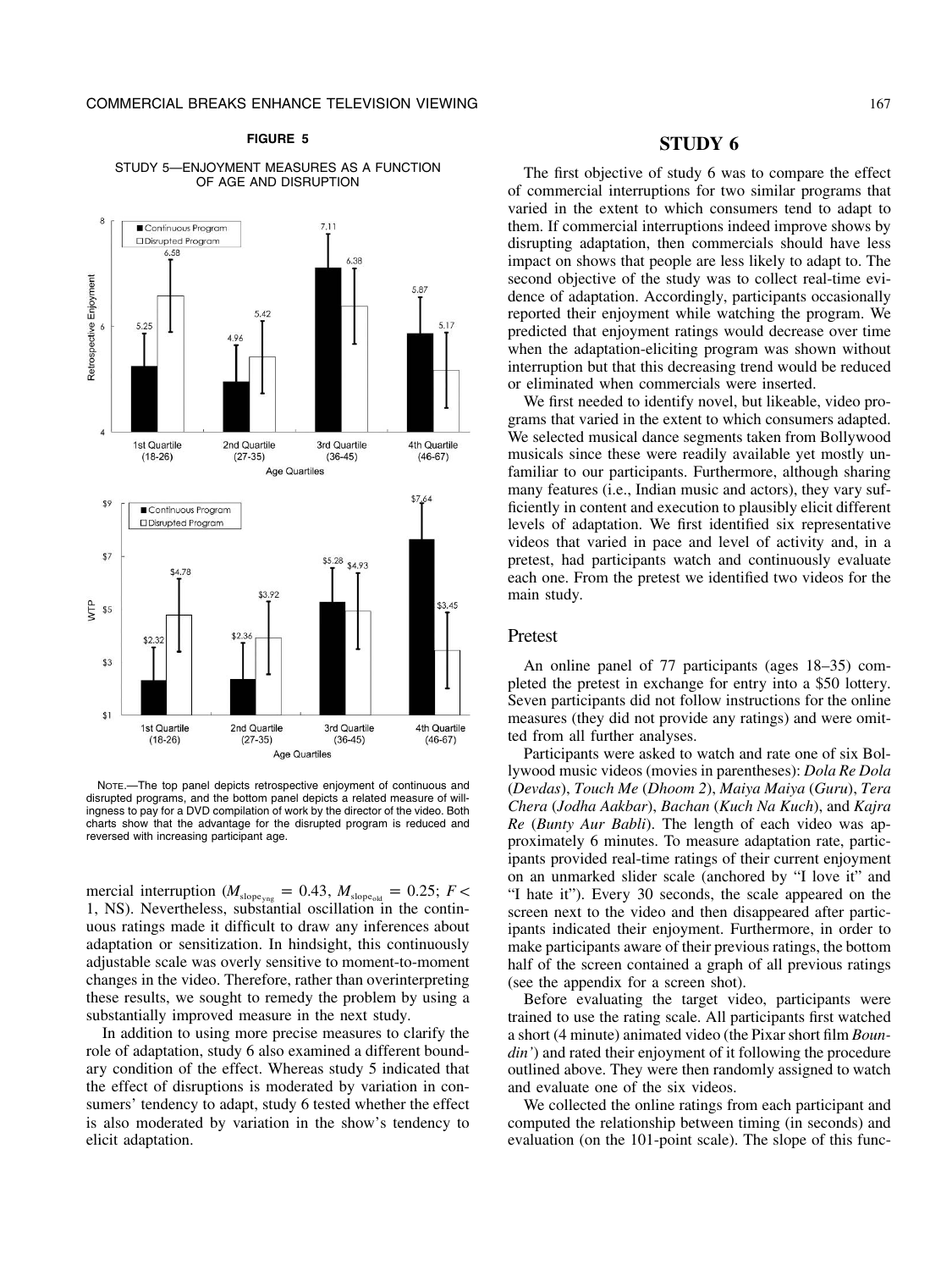STUDY 6—ONLINE BOLLYWOOD EVALUATIONS AS A FUNCTION OF TIME, VIDEO, AND EXPERIENCE



NOTE.—Disruptions mitigated adaptation to the high adaptation video but had no reliable effect for the low adaptation video.

tion indicated the extent to which participants were showing adaptation (a negative slope) or sensitization (a positive slope). We chose the video segment with the steepest slope (*Dola Re Dola*; slope  $= -1.01$ ) and the shallowest slope (*Kajra Re*; slope =  $-0.13$ ) for inclusion in the final study. The low adaptation video (*Kajra Re*) involved a fast-paced, dynamic dance sequence with two male actors, Abhishek Bachchan and Amitabh Bachchan, attempting to win over the lead female actress, Aishwarya Rai. In contrast, the high adaptation video (*Dola Re Dola*) showed a large group of female dancers in a well-choreographed but less tumultuous dance sequence.

## Main Experiment

Participants ( $n = 112$ ; ages 18–35) from an online panel completed the experiment in exchange for entry into a lottery for \$100. They were randomly assigned to one of four conditions in a 2 (video: high adaptation vs. low adaptation)  $\times$  2 (disruption: continuous vs. disrupted) factorial design. Fourteen participants failed to follow the instructions for the online evaluations (they did not provide any ratings) and were excluded from the analysis.

The procedure was similar to the pretest (after the short animated clip, each participant watched and rated a Bollywood musical video), but there were a few critical changes. Participants were randomly assigned to watch either the high adaptation video (*Dola Re Dola*) or the low adaptation video (*Kajra Re*). For all participants, these videos contained two 30-second commercials (both from study 1: Jewelry Factory Store and the Law Office of Michael Brownstein), but the placement of the ads depended on the disruption condition (similar to study 3). In the continuous condition, the commercials immediately preceded and followed the target video, whereas in the disrupted condition, they were placed 2 and 4 minutes into the video. In this way, all participants were exposed to the same commercials, but only for some participants did the commercials disrupt the Bollywood video. The order of the two commercials was counterbalanced.

All participants provided online ratings at six different points within each film (matched across conditions so that all participants provided ratings at the same moment in the video, as illustrated at the bottom of fig. 6). When the video ended, all participants rated the video on a 9-point scale  $(1 = \text{hated it}; 9 = \text{loved it}).$ 

## **Results**

We first examined the retrospective enjoyment measures. As predicted, for participants watching the high adaptation video, those in the disrupted condition enjoyed the clip more than did those in the continuous condition  $(M = 5.35$  and 3.41;  $F(1, 94) = 7.99$ ,  $p = .006$ ), but there was no similar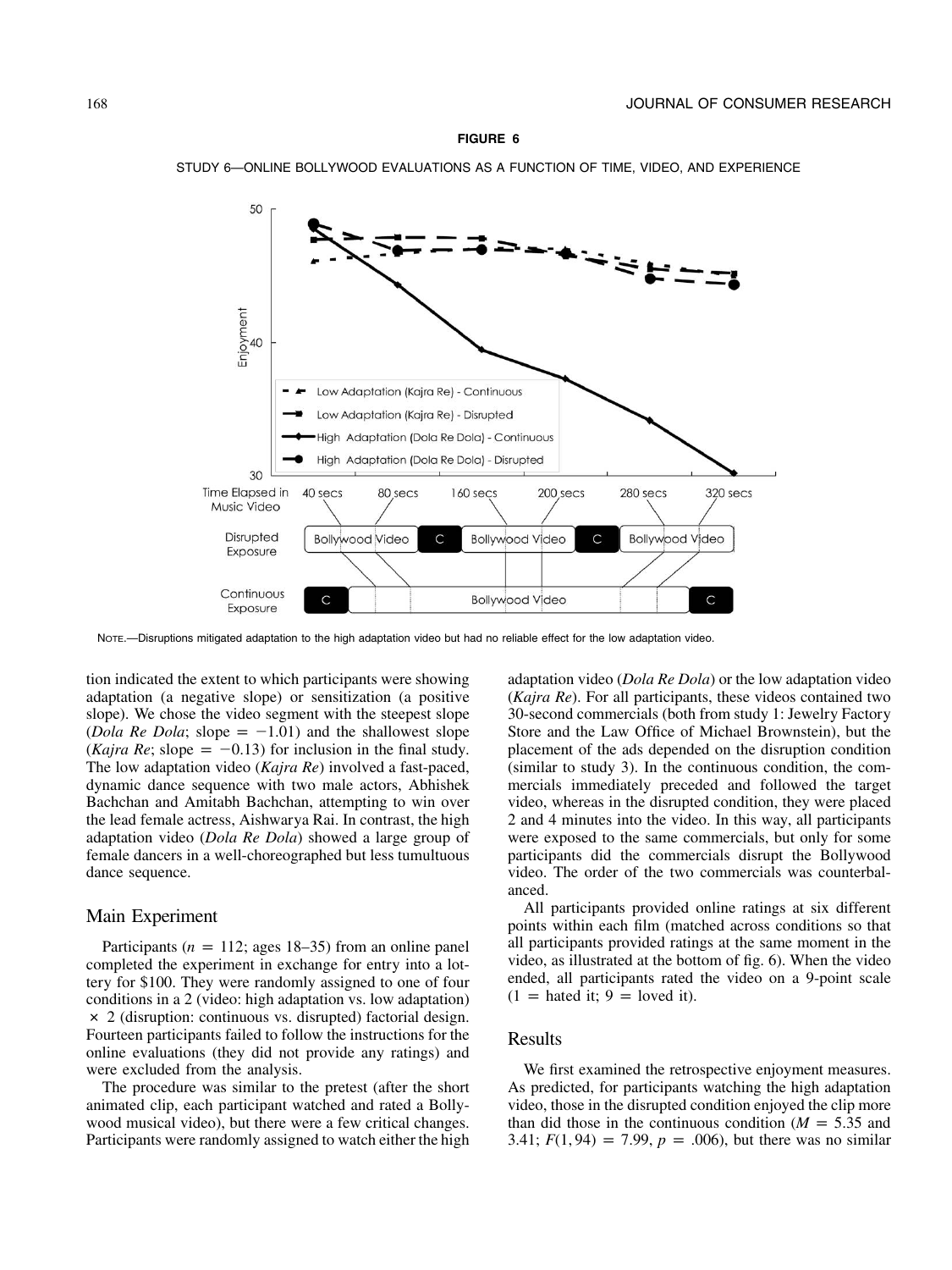effect for participants watching the low adaptation video  $(M = 5.15$  and 5.38;  $F < 1$ , resulting in a reliable video by disruption interaction  $(F(1, 94) = 5.07, p = .027)$ . Consistent with the proposed disruption of adaptation account, interruptions only improve a video program when that program leads to adaptation. If a program does not lead to adaptation, then interruptions lose their utility.

To further test the disruption of adaptation account, we examined the responses collected during the ongoing experience, which are summarized in figure 6. We first coarsely analyzed the online measures with a mixed design 2 (video: low adaptation, high adaptation)  $\times$  2 (disruption: continuous, disrupted)  $\times$  6 (iteration) ANOVA, revealing a main effect of iteration  $(F(5, 470) = 8.10, p < .001)$  and the important three-way interaction  $(F(5, 470) = 2.92, p = .013)$ . To decompose these effects, we computed the relationship between time and enjoyment and analyzed how the slope of that function was influenced by the two between-subjects manipulations. As predicted, this analysis revealed a reliable interaction of video and disruption  $(F(1, 94) = 5.26, p =$ .024). For people watching the high adaptation video, adaptation to the video was reduced when it was interrupted by commercials, as reflected in a significant reduction in the negativity of the slope ( $M_{\text{slope}_{\text{dis}}} = -0.84$ ,  $M_{\text{slope}_{\text{cont}}} = -3.56$ ;  $F(1, 85) = 7.92, p = .006$ . In contrast, for people watching the low adaptation video, the presence or absence of commercial disruptions had no influence on the relationship between time and enjoyment ( $M_{\text{slope}_{\text{dis}}} = -0.60, M_{\text{slope}_{\text{cont}}} =$  $-0.23$ ;  $F < 1$ ). In fact, the only slope that reliably differed from zero was that of the high adaptation, continuous condition  $(t(21) = 5.54, p < .001)$ .

In addition, we investigated whether the adaptation slope mediated the influence of our manipulations on retrospective enjoyment. Following the procedure outlined by Baron and Kenny (1986), we first replicated the analysis showing a reliable effect of the video  $\times$  disruption interaction on retrospective enjoyment  $(t(94) = 2.25, p = .027)$  and on the adaptation slope  $(t(94) = 2.29, p = .024)$ . Second, we observe that the adaptation slope reliably affects retrospective enjoyment ( $t(94) = 4.76$ ,  $p < .001$ ). Finally, when retrospective enjoyment is simultaneously regressed on the independent variables, their interaction, and the mediator, the interaction variable drops to nonsignificance  $(t(94) = 1.47$ ,  $p = .14$ ), but the mediator remains reliable ( $t(94) = 3.79$ ,  $p < .001$ ). A subsequent Sobel (1982) test confirmed that the drop in the interaction effect was reliable  $(z = 1.96$ ,  $p = .049$ .

Furthermore, although the video  $\times$  disruption interaction influenced the slope of the ratings, it did not reliably influence the final rating  $(t(94) = 1.22, NS)$ , and the effect of the interaction on retrospective enjoyment remained significant when controlling for the final rating  $(t(94) = 2.11$ ,  $p = .037$ ). Thus, the commercial interruptions differentially affected participants' retrospective enjoyment of the two videos by changing the rate of adaptation, not by changing the end of the experience.

#### **GENERAL DISCUSSION**

Although people prefer to avoid disruptions in television programming, we observe that disruptions can actually improve the viewing experience. People often adapt to the experience of watching television such that each successive minute is slightly less enjoyable than the previous one. Advertisements, although independently aversive, disrupt this adaptation process and can therefore make the overall experience more enjoyable. We first observed that a 30-minute situation comedy was enjoyed less when the commercials were edited out (study 1). This effect was not due to contrast effects between the program and the advertisement (study 2) nor to the mere availability of commercials for comparison (study 3) and in fact extended to nonadvertising disruptions as well (study 4). Furthermore, people reported experiencing adaptation when television programs were shown continuously but not when the programs had been disrupted (studies 3 and 4). Finally, the effect is restricted to consumers who adapt to the show (study 5) and to shows that consumers adapt to (study 6).

Although these last two studies, and in particular the online measures collected in study 6, clearly demonstrate that the commercial interruptions improved the programs by disrupting adaptation, this is certainly not the only way in which they can favorably influence programs. For example, a disruption in a suspenseful plotline might heighten anticipation and intensify its subsequent resolution (Loewenstein 1987). Similarly, commercials may offer opportunities to elaborate on what viewers have watched so far or to savor what is still to come. For instance, participants in the disrupted conditions may have actively anticipated the continuation of the documentary or the music video while watching the commercials. Furthermore, if the commercials themselves are very pleasant or exciting, the show in which they are embedded may benefit from the residual affect or arousal, as suggested by Finn and Hickson (1986).

If, as these studies demonstrate, commercial interruptions can improve the viewing experience, then why have people not learned the beneficial effect of these interruptions? Moreover, why are people so reluctant to disrupt a positive experience when they often seek to segregate them (Linville and Fischer 1991)—even when they should not (Morewedge et al. 2007)? Some forecasting errors may be partially explained by the rarity of the particular circumstances. For example, the assistant professor who overestimates the affective impact of a negative tenure decision (Gilbert et al. 1998) might be forgiven for a general ignorance of this specific situation and, thus, an increased reliance on an (incorrect) intuitive theory. If this explanation indeed holds, then repeated affective experiences should be more accurately predicted. Yet, given that our participants had a surplus of experience watching television with and without commercials, it is interesting to note that they still failed to predict the influence of advertising disruptions. Why have they not learned?

One possible reason is that people do not evaluate their experiences with the relevant comparisons in mind. In order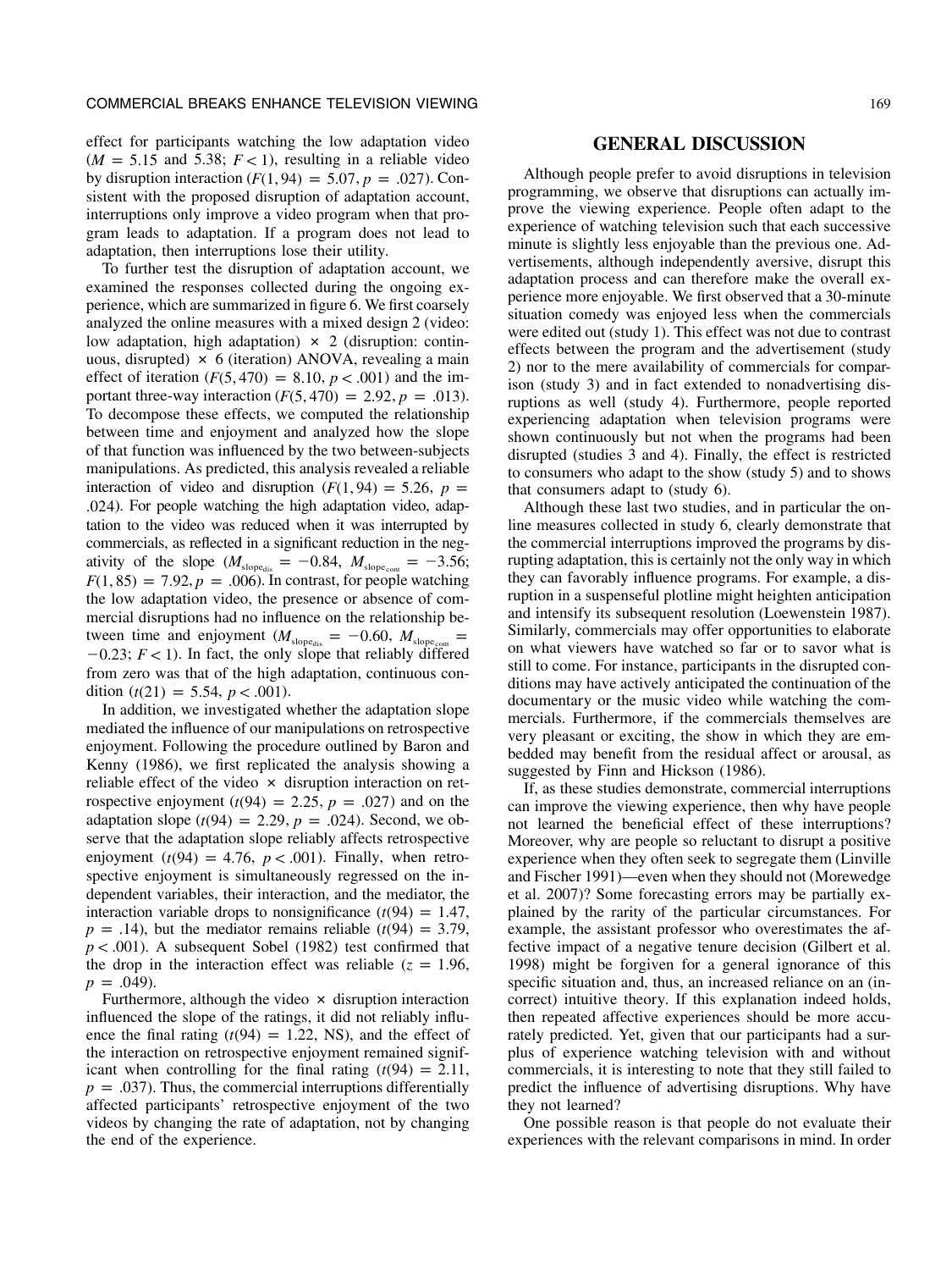to learn about the positive effects of advertisements, people need to consider the same program with and without commercials. Inevitably, this is almost impossible; after watching an episode of *Taxi*, people are unlikely to immediately rewatch the same episode, this time adding or omitting the advertisements. In essence, experiences are all collected in the form of separate evaluations, whereas our viewing decisions are made based on hypothetical joint evaluations (Hsee et al. 1999).

Furthermore, in prospect, people focus on their aversion to advertisements but ignore the influence of advertisements on their experience of the program. As has been shown with other positive life experiences, people predict and recollect experiences in terms of their imperfect expectations and often independent of their actual experience (e.g., Wirtz et al. 2003). As such, after having watched a show with commercial interruptions, consumers may rely on their lay beliefs and later recall that experience as aversive, which in turn will lead them to expect more aversive reactions to commercial interruptions in the future.

Finally, consumers' inability to discern the beneficial effects of commercial interruptions may be partially due to the fact that these beneficial effects are far from universal—resulting in a noisy signal that impedes learning. As we mentioned at the outset of this article, whether a commercial interruption increases the enjoyment of the program depends on both the nature of the interruption and the nature of the program.

First, despite disrupting adaptation, commercial interruptions may decrease consumers' enjoyment of the show if they elicit strong negative affect (e.g., heart-wrenching charity appeals), are incongruent with the mood created by the program (e.g., a humorous commercial interrupting a drama), or are simply overly tedious. The last is most likely if the interruption consists of a large blocks of commercials. In fact, since our studies demonstrate that short commercial interruptions are sufficient to disrupt adaptation, it follows that increasing the duration of the commercial interruption will increase consumers' annoyance at the disruption without further enhancing the benefits derived from disrupting adaptation. Furthermore, although consumers may have a surprising ability to remain absorbed in a television program in spite of repeated interruptions, this ability may be strained if the interruptions become too long or too frequent. Thus, there is likely to be an ideal number and pattern of commercial interruptions so as to maximize disruption of adaptation while preserving engagement and minimizing consumer irritation.

Second, while it is unlikely that all types of commercial interruptions will improve the programs in which they are embedded, it is equally unlikely that all types of programs will be improved by interruptions. As study 6 demonstrates, programs that differ in their tendency to engender adaptation also differ in the extent to which they benefit from commercial interruptions. However, the difference in tendency to elicit adaptation was identified empirically (based on a pretest) rather than conceptually. Thus, while study 6 is very helpful in clarifying the underlying mechanism, it contributes little to isolating the specific characteristics of a program that determine whether people will adapt to it (and thus whether it will benefit from commercial interruptions). This leaves us with the question as to which types of programs people are less likely to adapt to—and how common are those programs?

Popular television may, in fact, have evolved to maximize experience by minimizing adaptation. For example, it has been argued that television programming has grown more complex, with precisely the types of jarring editing and elaborate writing that keep people from adapting to a program (Johnson 2005). It is perhaps also at these extremes of complexity that the prescriptions for advertising shift. Whereas the relative monotony of a pleasant bison documentary might benefit from the occasional disruption, the more elaborately compiled contemporary programming might sufficiently mitigate adaptation so that additional disruptions would lose their positive utility and even add negative utility. The monotony of everyday life may particularly benefit from disruption, but perhaps the exotic polytony of contemporary fiction requires fewer disruptions to remain enjoyable.

In view of these boundary conditions, to what extent do our results extend to existing consumer experiences? Clearly, there are some important differences between the experiences of our participants and those of the average television viewer. The videos shown to our participants were less complex than many modern television shows and, with the exception of study 1, also substantially shorter than these shows. While both differences have important implications for the likelihood of adaptation, their net effect is likely to be mixed: whereas greater complexity would reduce adaptation, longer duration would actually increase it. In addition, some new media formats in fact do mirror the stimuli presented to our participants. For instance, popular online media providers such as Hulu.com provide short clips, including animations and music videos, with 30-second commercials. Interestingly, the most common method of presenting these commercials is before starting the actual clip. However, our results indicate that moving the commercial to the middle of the clip—while not intuitively appealing to viewers—would actually increase their enjoyment of the experience.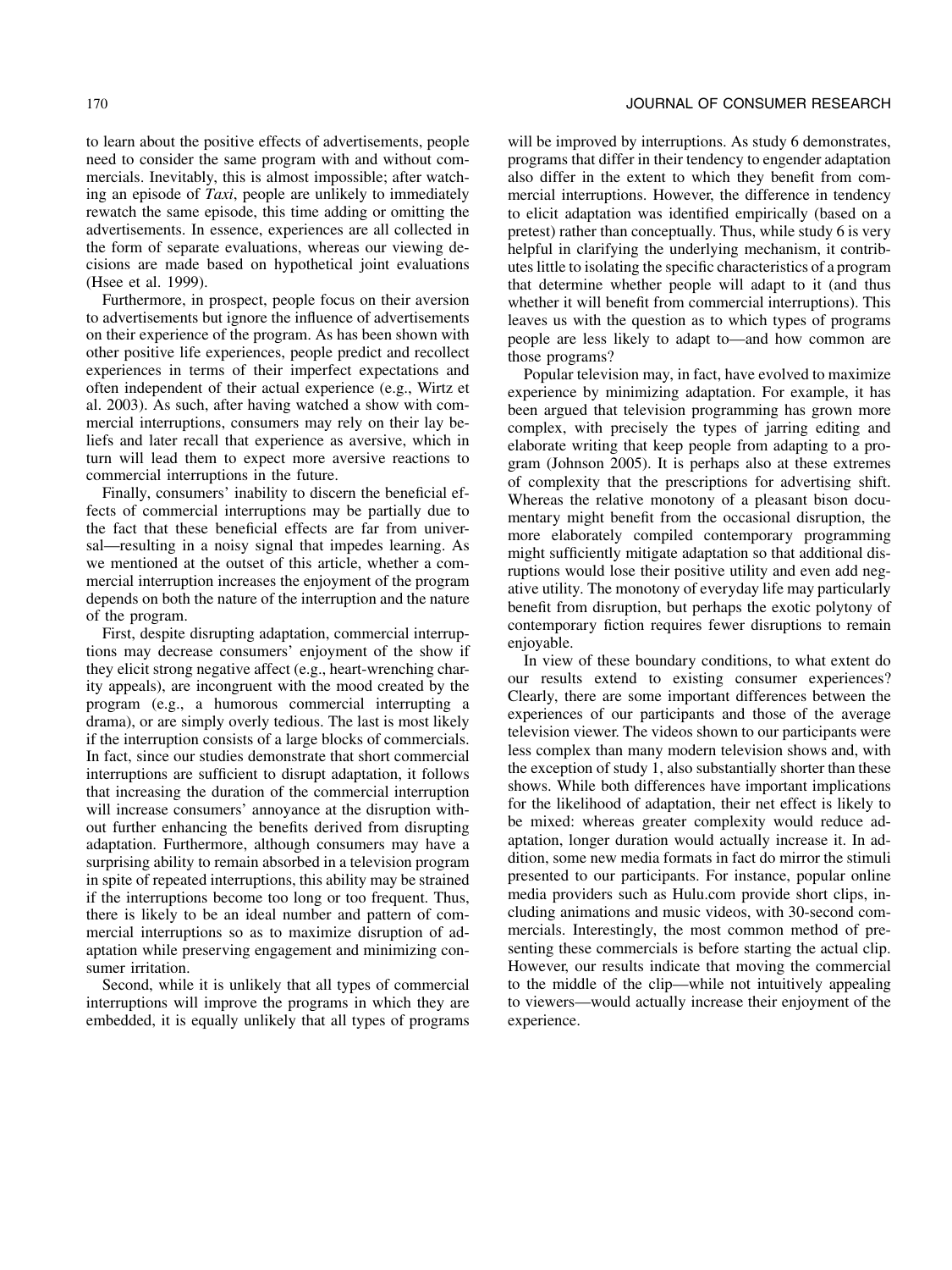#### **APPENDIX FIGURE A1**



#### SCREEN SHOT OF THE INEXPERIENCE ELICITATION MEASURE USED IN STUDY 6

NOTE.—The rating scale only appeared at the predetermined intervals in order to allow for minimal distraction from the video. In addition to the appearance of the scale, the background color of the screen changed to gray to highlight the fact that an evaluation was being elicited. Color version available as an online enhancement.

## **REFERENCES**

- Baron, Rueben M. and David A. Kenny (1986), "The Moderator-Mediator Variable Distinction in Social Psychological Research: Conceptual, Strategic, and Statistical Considerations," *Journal of Personality and Social Psychology*, 51 (6), 1173–82.
- Brickman, Phillip, Dan Coates, and Ronnie Janoff-Bulman (1978), "Lottery Winners and Accident Victims: Is Happiness Relative?" *Journal of Personality and Social Psychology*, 36 (8), 917–27.
- Cavanaugh, John C. (1984), "Effects of Presentation Format on Adult's Retention of Television Programs," *Experimental Aging Research*, 10 (Spring), 51–53.
- Csikszentmihalyi, Mihaly, Sami Abuhamdeh, and Jeanne Nakamura (2005), "Flow," in *Handbook of Competence and Motivation*, ed. Andrew J. Elliot and Carol S. Dweck, New York: Guilford, 598–608.
- Finn, Seth and Terry M. Hickson (1986), "Impact of Arousing Commercials on Perceptions of TV News," *Journalism Quarterly*, 63 (Summer), 369–71.
- Frederick, Shane and George Loewenstein (1999), "Hedonic Adaptation," in *Well-Being: The Foundations of Hedonic Psy-*

*chology*, ed. Daniel Kahneman, Ed Diener, and Norbert Schwarz, New York: Russell Sage, 302–29.

- Frey, Bruno and Alois Stutzer (2002), *Happiness and Economics: How the Economy and Institutions Affect Well-Being*, Princeton, NJ: Princeton University Press.
- Galak, Jeff, Justin Kruger, and George Loewenstein (2008), "Is Variety the Spice of Life? It All Depends on Rate of Consumption," unpublished manuscript, New York University.
- Gilbert, Dan T., Elizabeth C. Pinel, Timothy D. Wilson, Stephen J. Blumberg, and Thalia P. Wheatley (1998), "Immune Neglect: A Source of Durability Bias in Affective Forecasting," *Journal of Personality and Social Psychology*, 75 (3), 617–38.
- Goldberg, Marvin E. and Gerald J. Gorn (1987), "Happy and Sad TV Programs: How They Affect Reactions to Commercials," *Journal of Consumer Research*, 14 (December), 387–403.
- Green, Melanie C. and Timothy C. Brock (2000), "The Role of Transportation in the Persuasiveness of Public Narratives," *Journal of Personality and Social Psychology*, 79 (November), 701–21.
- Harris, Donald J. (1943), "Habituatory Response Decrement in the Intact Organism," *Psychological Bulletin*, 40 (6), 385–422.